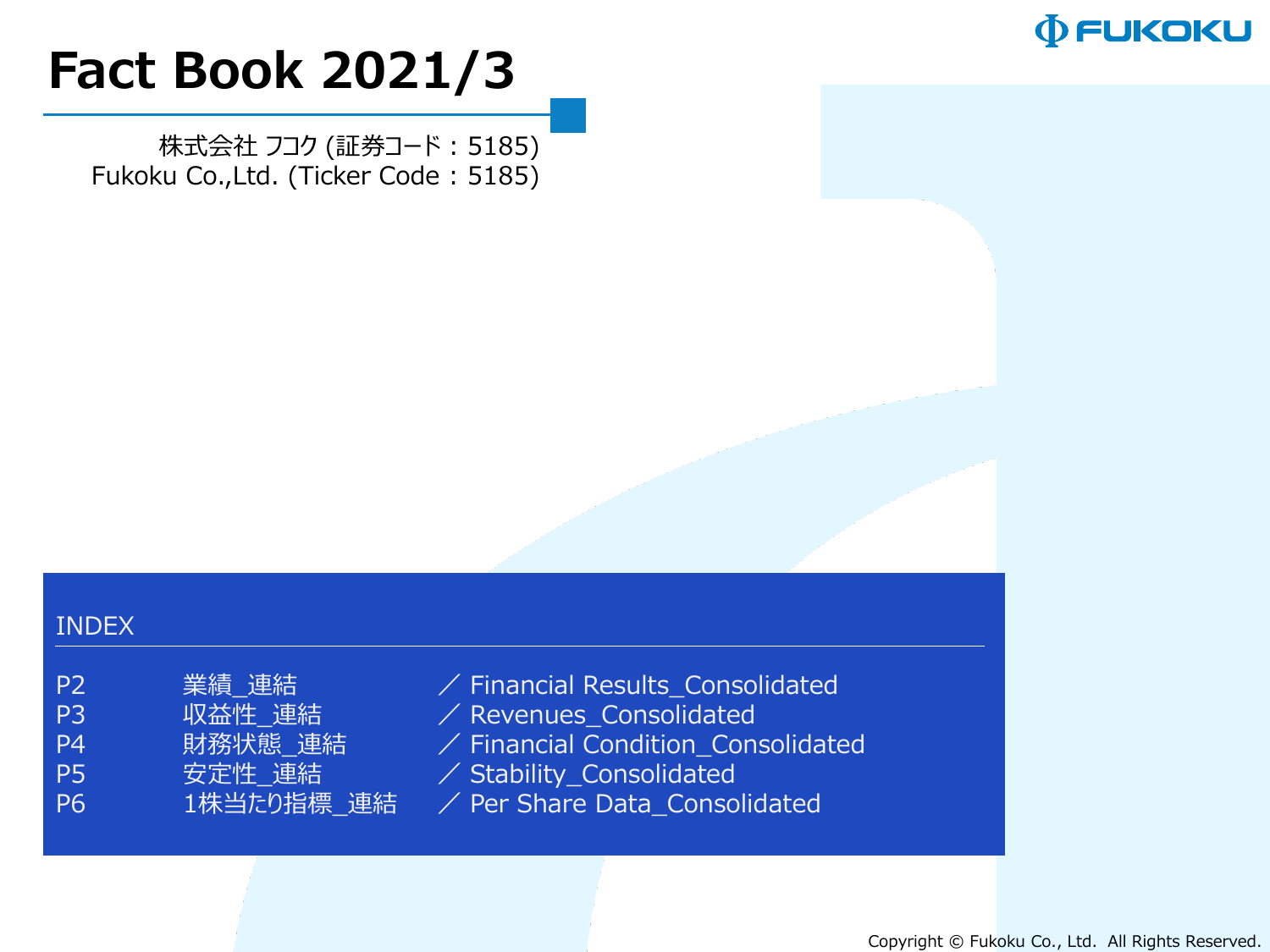# ◇ 業績\_連結 / Financial Results\_Consolidated

| 決算期   |       | <b>Fiscal Year Ended</b> | 2017/3      | 2018/3 | 2019/3 | 2020/3            | 2021/3 |        |
|-------|-------|--------------------------|-------------|--------|--------|-------------------|--------|--------|
| 売上高   | (百万円) | <b>Net Sales</b>         | (¥Millions) | 70,663 | 75,224 | 77,949            | 74,839 | 63,214 |
| 営業利益  |       | (百万円) Operating Income   | (¥Millions) | 3,097  | 2,823  | 1,983             | 878    | 693    |
| 経常利益  |       | (百万円) Ordinary Income    | (¥Millions) | 3,365  | 2,760  | 2,107             | 979    | 1,435  |
| 当期純利益 | (百万円) | Net Income               | (¥Millions) | 2,137  | -243   | $\triangle$ 2,690 | 309    | 1,254  |



Copyright © Fukoku Co., Ltd. All Rights Reserved.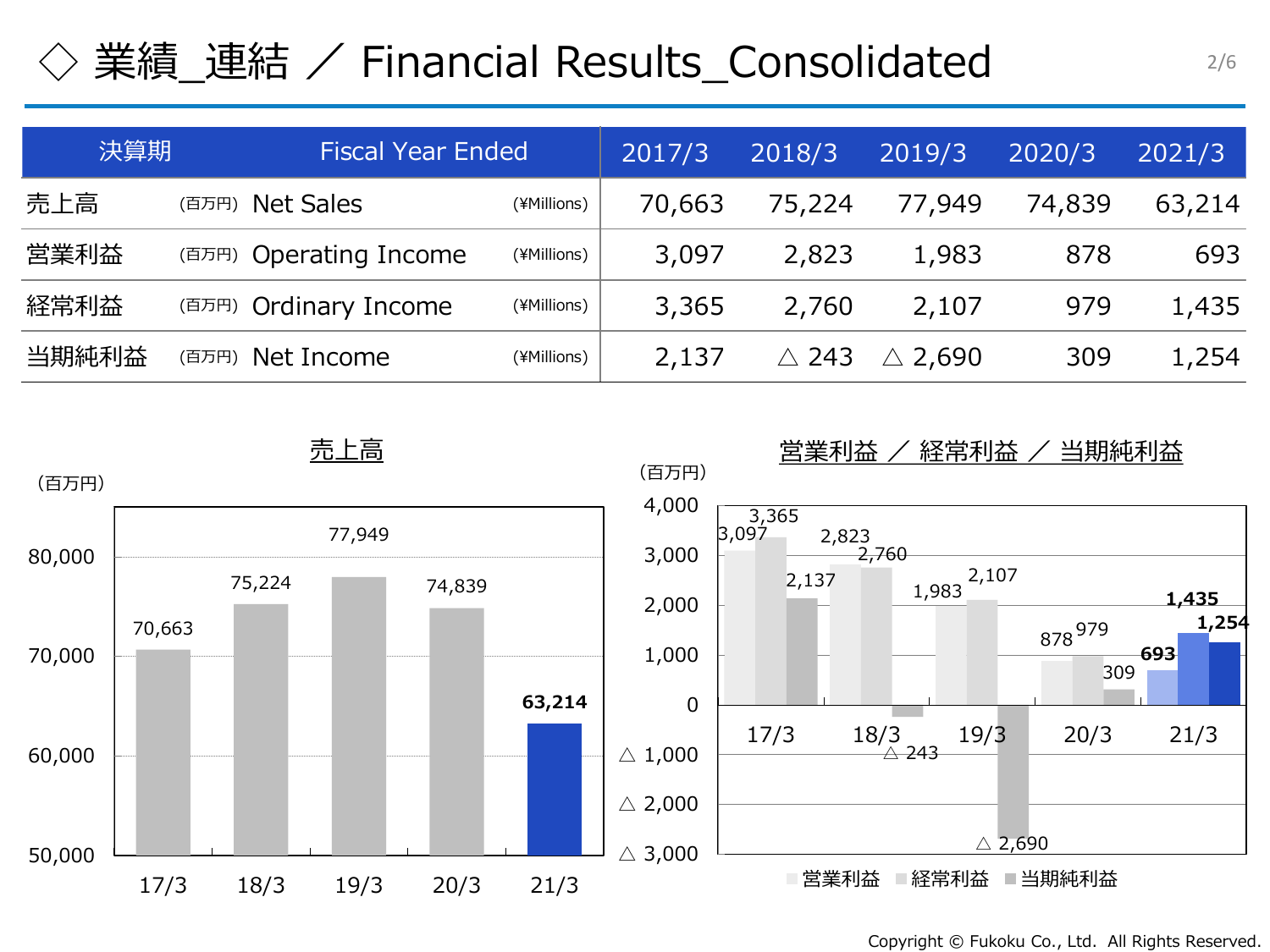### 収益性\_連結 / Revenues\_Consolidated

| 決算期       | 2017/3                                | 2018/3  | 2019/3 | 2020/3          | 2021/3       |     |     |
|-----------|---------------------------------------|---------|--------|-----------------|--------------|-----|-----|
| 売上高営業利益率  | (%) Operating Income to Net Sales     | (% )    | 4.4    | 3.8             | 2.5          | 1.2 | 1.1 |
| 売上高経常利益率  | (%) Ordinary Income to Net Sales      | $(\% )$ | 4.8    | 3.7             | 2.7          | 1.3 | 2.3 |
| 売上高当期純利益率 | (%) Net Income to Net Sales           | (9/0)   | 3.0    | $\wedge$ 0.3    | $\wedge$ 3.5 | 0.4 | 2.0 |
|           | 自己資本当期純利益率 (%) Return on Equity (ROE) | (%)     | 6.5    | $\triangle$ 0.7 | $\wedge$ 8.5 | 1.0 | 4.2 |
| 総資本経常利益率  | (%) Return on Assets (ROA)            | $(\%)$  | 5.2    | 4.1             | 3.1          | 1.5 | 2.2 |

(注)売上高営業利益率=営業利益/売上高×100 売上高経常利益率=経常利益/売上高×100 売上高当期純利益率=当期純利益/売上高×100 自己資本当期純利益率=当期純利益/自己資本(当期末・前期末の平均値)×100 (\*) 自己資本=株主資本+評価・換算差額等 総資本経常利益率=経常利益/総資本(当期末・前期末の平均値)×100

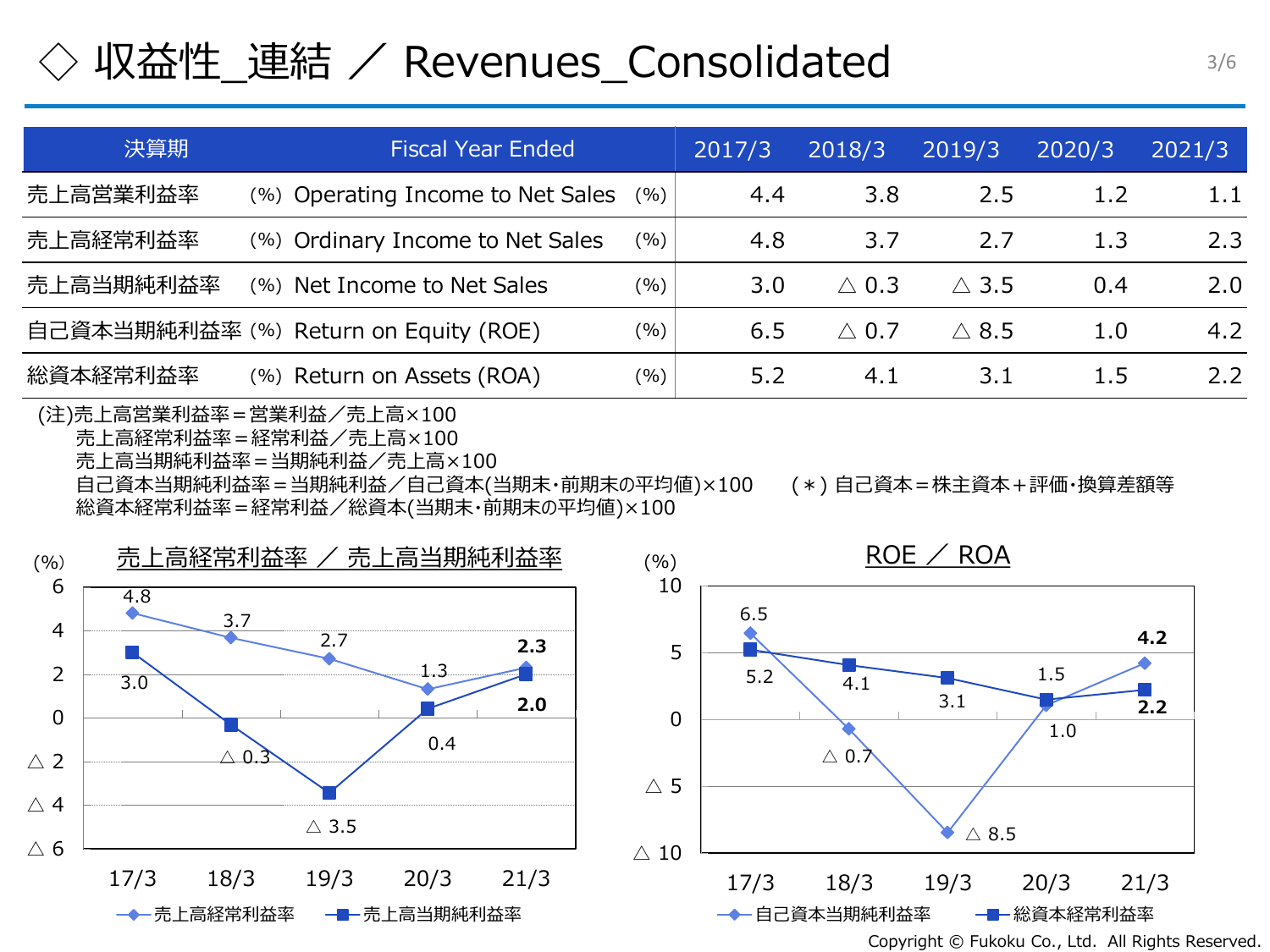# ◇ 財務状態\_連結 / Financial Condition\_Consolidated

| 決算期        | <b>Fiscal Year Ended</b> |                                     |             | 2017/3 | 2018/3 | 2019/3 | 2020/3 | 2021/3 |
|------------|--------------------------|-------------------------------------|-------------|--------|--------|--------|--------|--------|
| 総資産        | (百万円)                    | Total Assets                        | (¥Millions) | 65,153 | 70,627 | 67,584 | 65,246 | 63,817 |
| 流動資産       | (百万円)                    | <b>Current Assets</b>               | (¥Millions) | 35,215 | 38,485 | 38,251 | 36,323 | 36,218 |
| 固定資産       | (百万円)                    | <b>Fixed Assets</b>                 | (¥Millions) | 29,938 | 32,142 | 29,333 | 28,923 | 27,599 |
| 有利子負債      | (百万円)                    | <b>Interest-Bearing Liabilities</b> | (¥Millions) | 10,273 | 10,910 | 11,031 | 12,891 | 12,089 |
| 純資産 (株主資本) | (百万円)                    | Shareholders' Equity                | (¥Millions) | 35,712 | 36,178 | 32,036 | 31,941 | 32,321 |
| 自己資本比率     | (%)                      | Shareholders' Equity Ratio          | (%)         | 51.4   | 47.8   | 43.8   | 45.2   | 47.1   |

(注) 有利子負債=短期借入金+長期借入金+社債

自己資本比率=自己資本/総資産×100 (\*) 自己資本=株主資本+評価・換算差額等



Copyright © Fukoku Co., Ltd. All Rights Reserved.

4/6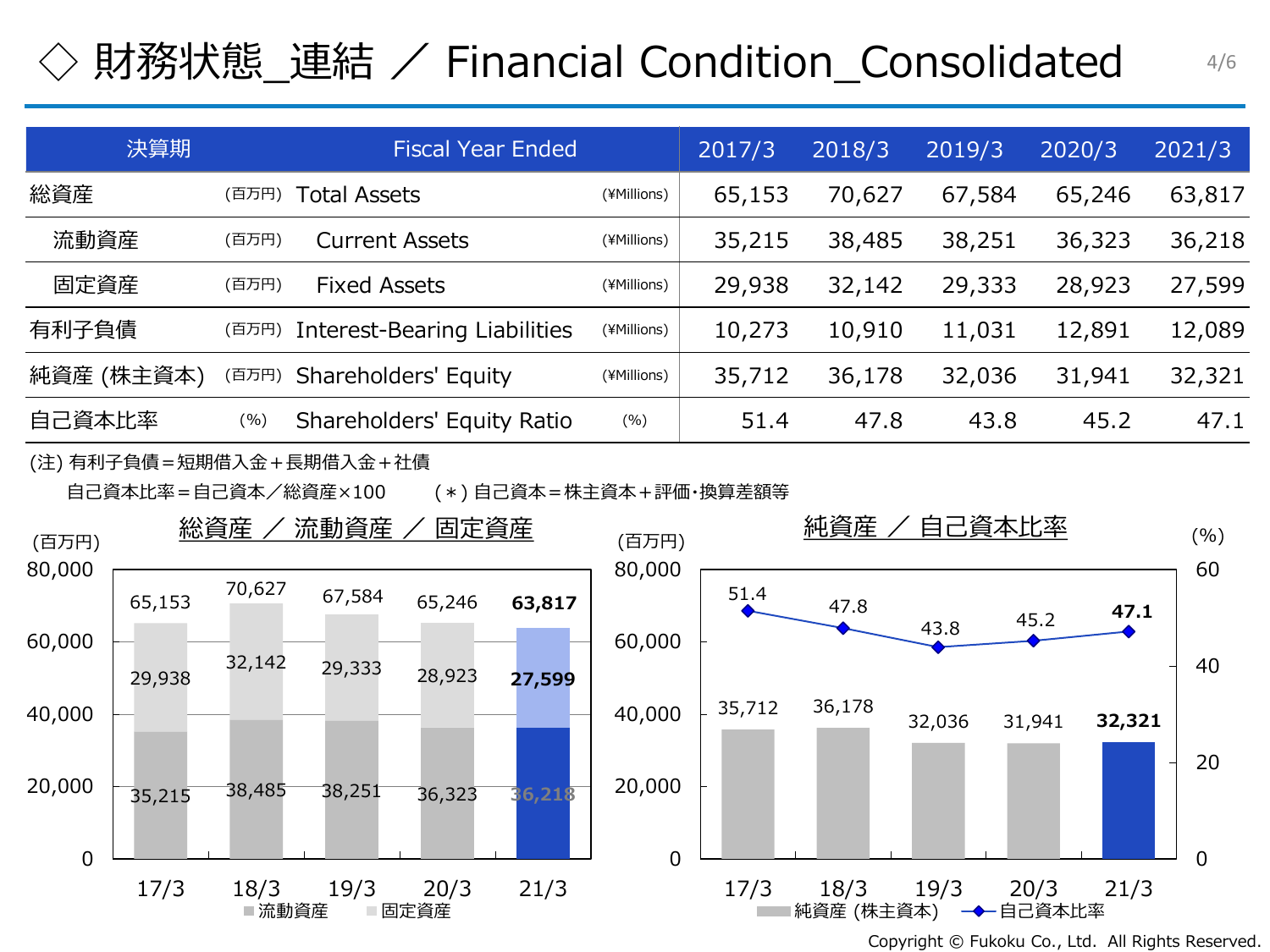# ◇ 安定性\_連結 / Stability\_Consolidated

|                                                                                        | 決算期   | <b>Fiscal Year Ended</b><br>2017/3 |                 |       |       |  |     |       | 2018/3 | 2019/3                    | 2020/3 | 2021/3 |
|----------------------------------------------------------------------------------------|-------|------------------------------------|-----------------|-------|-------|--|-----|-------|--------|---------------------------|--------|--------|
| 流動比率                                                                                   |       | (%) Current Ratio<br>(% )          |                 |       |       |  |     | 155.4 | 151.8  | 149.2                     | 147.0  | 155.6  |
| 固定比率                                                                                   |       | (%) Fixed Assets Ratio<br>(%)      |                 |       |       |  |     | 84.1  | 83.8   | 88.8                      | 90.6   | 85.4   |
| <b>DER</b>                                                                             |       | (倍) Debt-Equity Ratio<br>$(-)$     |                 |       |       |  |     | 0.31  | 0.29   | 0.30                      | 0.40   | 0.37   |
| (注) 流動比率 = 流動資産(期末)/流動負債(期末)×100<br>固定比率=固定資産(期末)/純資産(期末)×100<br>DER=有利子負債(期末)/純資産(期末) |       |                                    |                 |       |       |  |     |       |        |                           |        |        |
| (% )                                                                                   |       | 流動比率/固定比率                          |                 |       |       |  | (倍) |       |        | <b>DER</b>                |        |        |
| 180<br>160                                                                             | 155.4 | 151.8                              | 149.2           | 147.0 | 155.6 |  | 0.5 |       |        |                           | 0.40   |        |
| 140<br>120                                                                             |       |                                    |                 |       |       |  | 0.4 | 0.31  |        |                           |        | 0.37   |
| 100<br>80                                                                              | 84.1  | 83.8                               | 88.8            | 90.6  | 85.4  |  | 0.3 |       | 0.29   | 0.30                      |        |        |
| 60                                                                                     | 17/3  | 18/3<br>→ 流動比率                     | 19/3<br>一┣━固定比率 | 20/3  | 21/3  |  | 0.2 | 17/3  | 18/3   | 19/3<br>$\rightarrow$ DER | 20/3   | 21/3   |

Copyright © Fukoku Co., Ltd. All Rights Reserved.